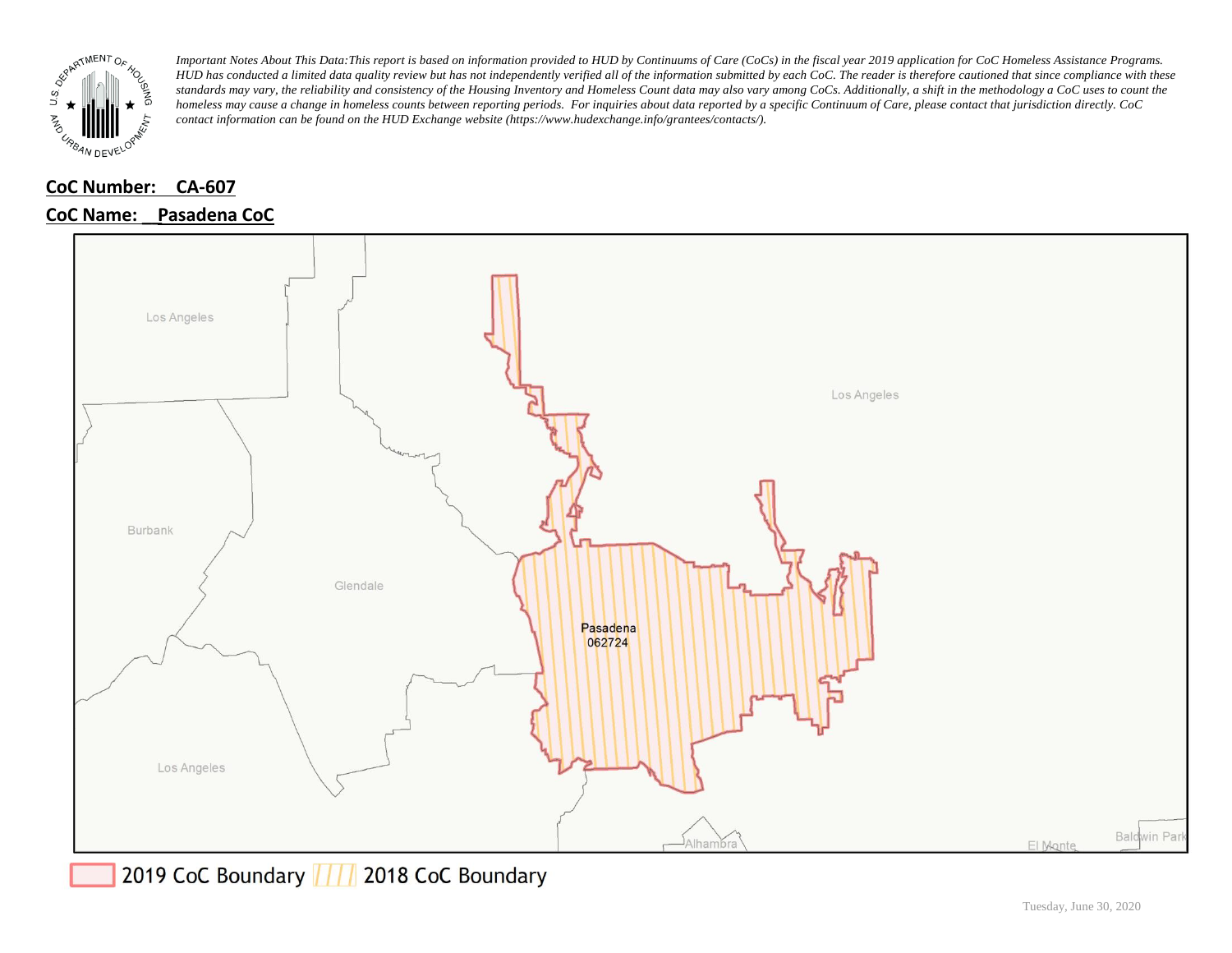

### **CoC Number: CA-607 CoC Name: \_\_ Pasadena CoC**

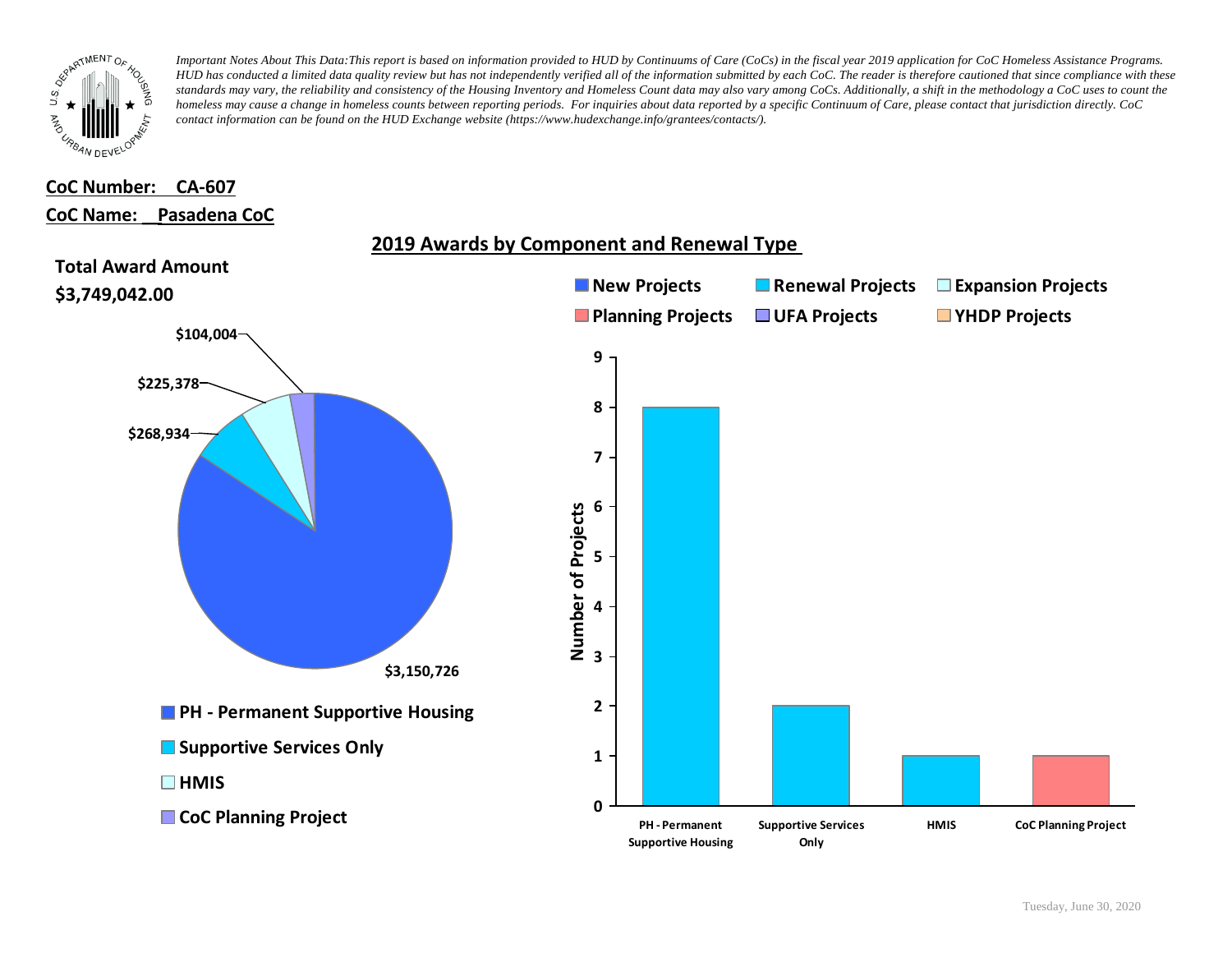

### **CoC Number: CA-607 CoC Name: \_\_ Pasadena CoC**



# **2019 Housing Inventory Summarized by Target Population and Bed Type**

<sup>1</sup> Adult & Child Beds refer to beds for households with one adult (age 18 or older) and at least one child (under the age of 18).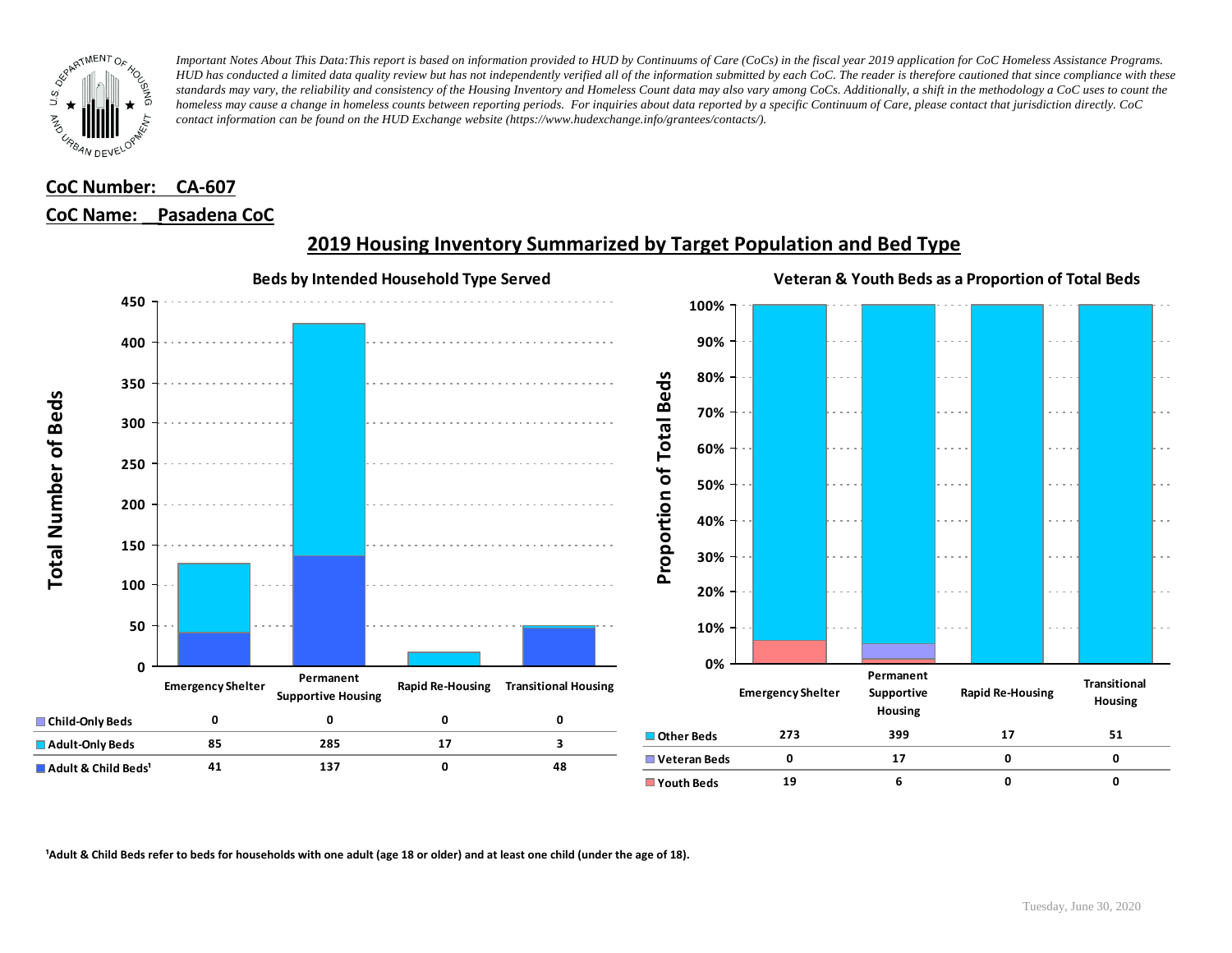

### **CoC Number: CA-607 CoC Name: \_\_ Pasadena CoC**

# **2019 Point in Time Count Summarized by Household Type**



\* Safe Haven programs are included in the Transitional Housing category.

¹This category includes single adults, adult couples with no children, and groups of adults. ²This category includes households with one adult and at least one child under age 18.

³This category includes persons under age 18, including children in one-child households, adolescent parents and their children, adolescent siblings, or other household configurations composed only of children.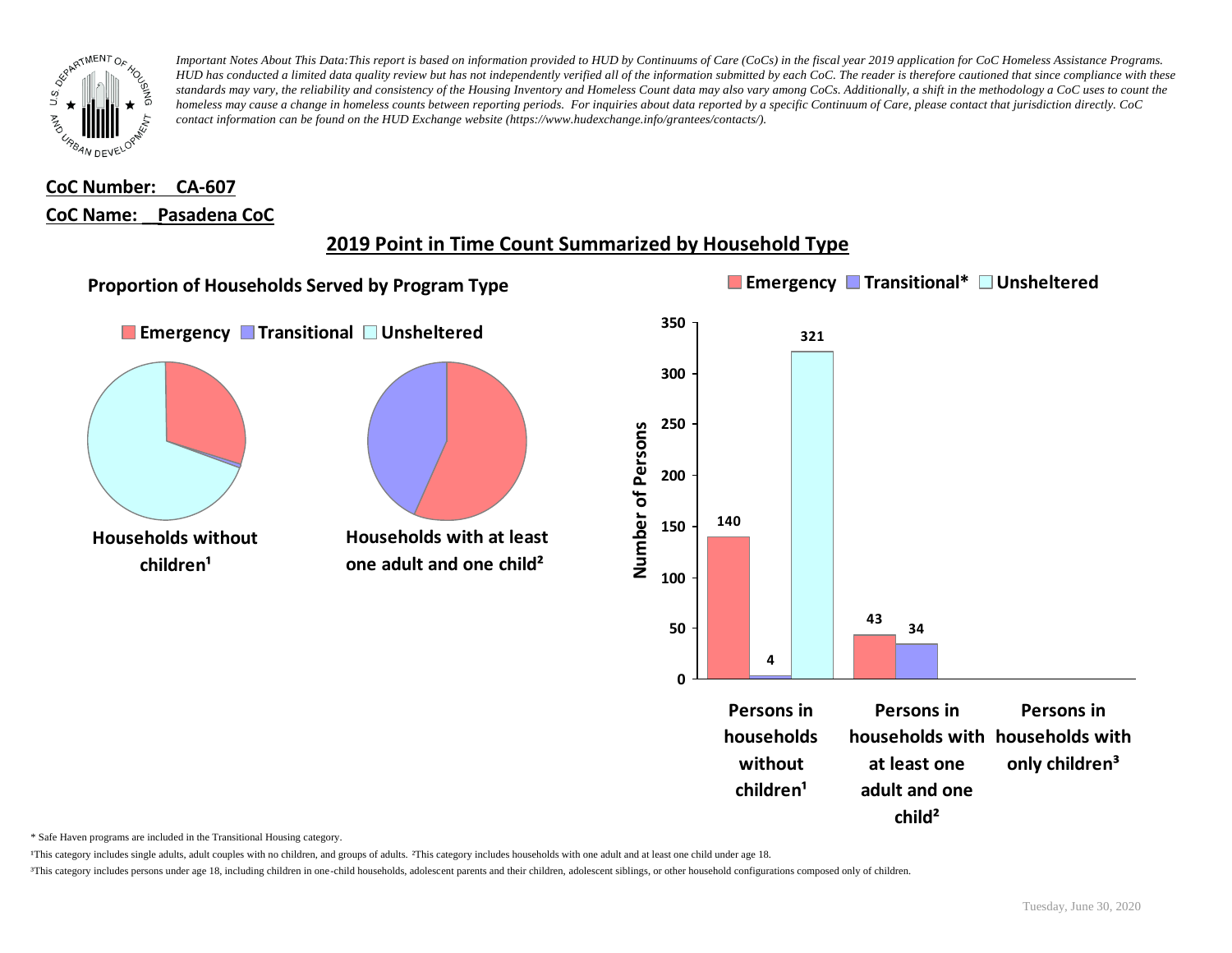

# **CoC Number: CA-607 CoC Name: \_\_ Pasadena CoC**



### **2019 Point-In-Time Count Proportion of Persons in each Age Group by Household Type**

\* Safe Haven programs are included in the Transitional Housing category.

¹This category includes single adults, adult couples with no children, and groups of adults. ²This category includes households with one adult and at least one child under age 18.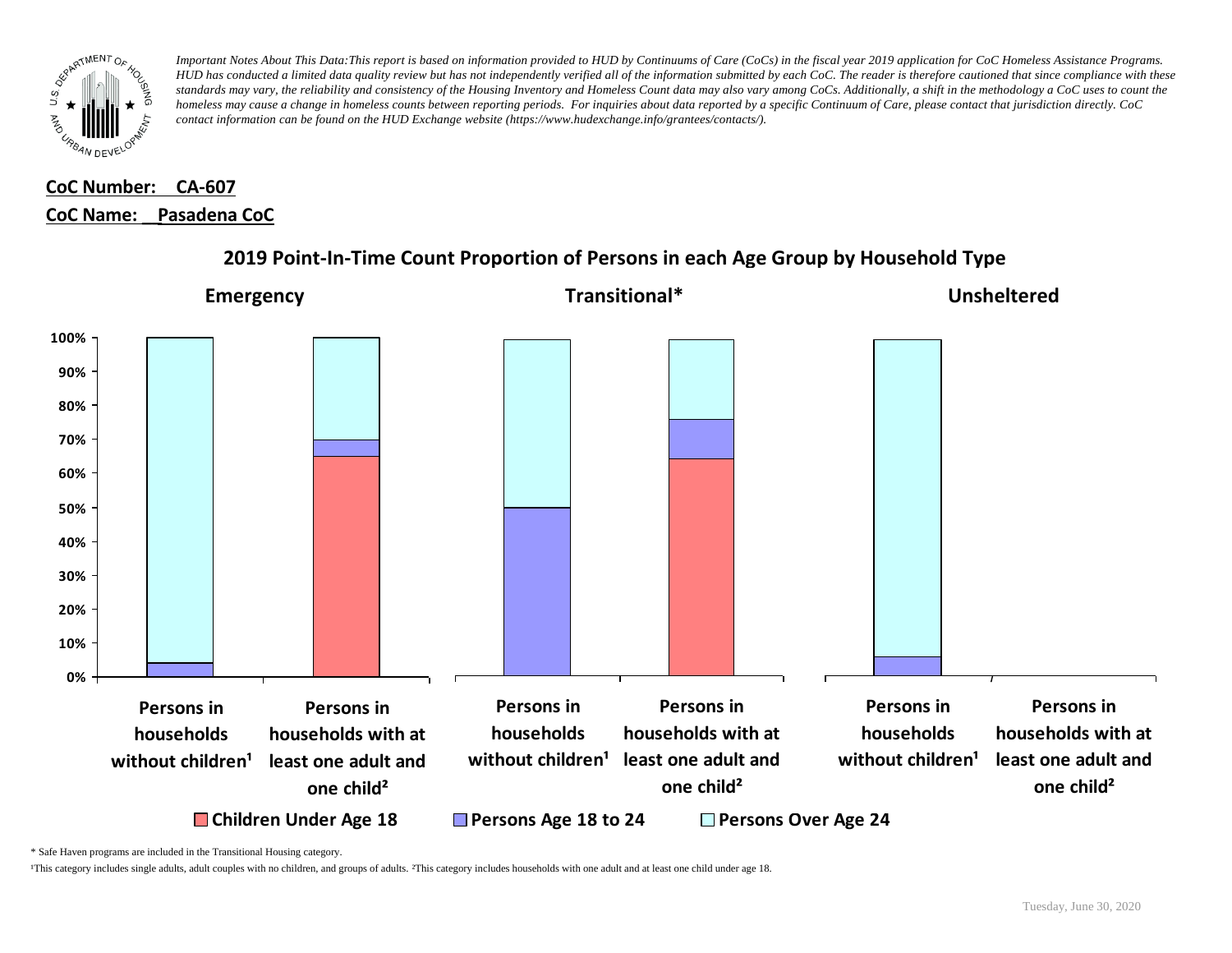

# **CoC Number: CA-607**

### **CoC Name: \_\_ Pasadena CoC**



#### **2019 Point in Time Count Summarized by Chronically Homeless by Household Type**

\* Safe Haven programs are included in the Transitional Housing category.

¹This category includes single adults, adult couples with no children, and groups of adults. ²This category includes households with one adult and at least one child under age 18.

³This category includes persons under age 18, including children in one -child households, adolescent parents and their children, adolescent siblings, or other household configurations composed only of children.